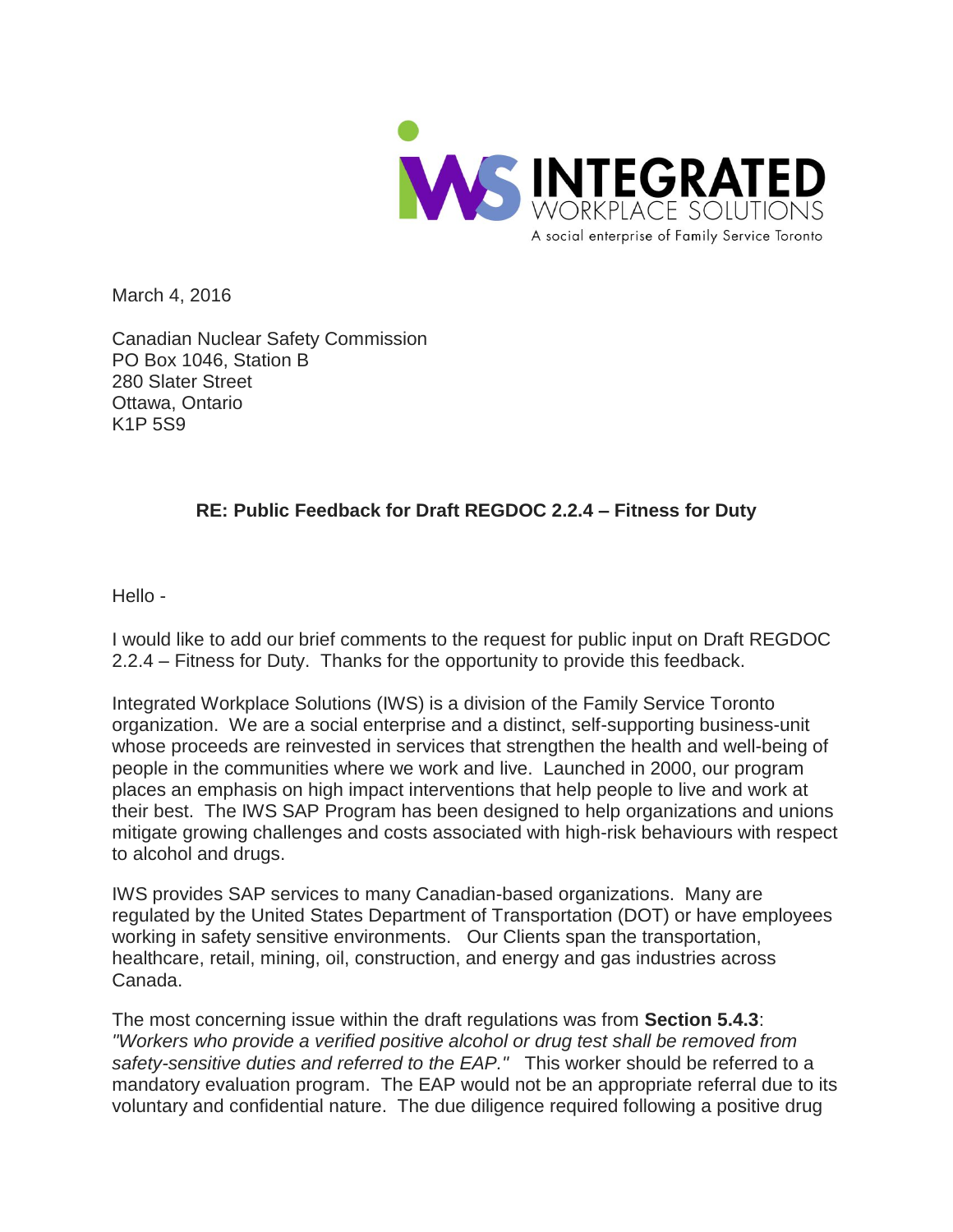or alcohol test or other violation of drug and alcohol policy would be to have a formal substance abuse assessment. This will allow a qualified and independent expert to make recommendations about what treatment would be required before the worker should return to safety sensitive duties. The SAP process ensures compliance with the treatment recommendations, and offers further opinion about the duration and frequency of unannounced testing that would be recommended after the worker has returned to usual duties.

Similarly in **Section 3.5** where the EAP is referenced, it is noted that the EAP is confidential – however this section further suggests that the EAP would be an appropriate referral if an employee has an issue which *"adversely affect the worker's ability to competently and safely perform his or her duties."* Due to the related safety concerns, these kind of issues should not be contained within a confidential EAP setting. If a worker requires assistance for a problem that impacts their ability to perform the tasks of their employment safely, then the progress and compliance of the worker needs to be monitored and regularly evaluated as part of a mandatory intervention.

An additional comment regarding **Section 4.6.3** - Follow-up alcohol and drug testing – the draft policy states: *"Workers shall be subject to follow-up alcohol and drug testing in an unannounced and random fashion every 3 months for a minimum of 2 years."* In this section, the "every 3 months" takes away from the "random fashion" This would indicate that the worker has a test - and then knows they will not be tested again for approximately three months, which is obviously not ideal.

As for the SAP qualifications addressed in **Section 5.4.3** – this document adopts a broad definition of "Duly qualified health professionals" It lists a number of different organizations and makes thing even more vague in adding *"licensees should consider the following or equivalent certifying bodies"* It may be useful for licensees to have a clear and defined list of professional qualifications or regulatory bodies that would satisfy the requirements to act as a "duly qualified health professional" for this specific purpose. It may be useful to note that in addition to having the proper professional credentials and experience, the SAP/SAE provider or agency should be able to act in an independent manner. There should be no influence of the SAP/SAE's professional opinion or evaluation. Also, there should be no conflicts of interest related to the SAP/SAE's potential to profit by relationships to addiction counsellors, treatment centres, testing facilities, or similar.

One comment about this wording form **Section 5.4** *"Duly qualified health professionals shall be certified by a professional association or shall have received training in substance abuse evaluation and be affiliated with a college of physicians or nurses."* Here it would be important to note that the qualification of *"received training in substance abuse evaluation"* applies to everyone providing a Substance Abuse Assessment regardless of their professional affiliation. The line could read: "Duly qualified health professionals shall be certified by a professional association and have